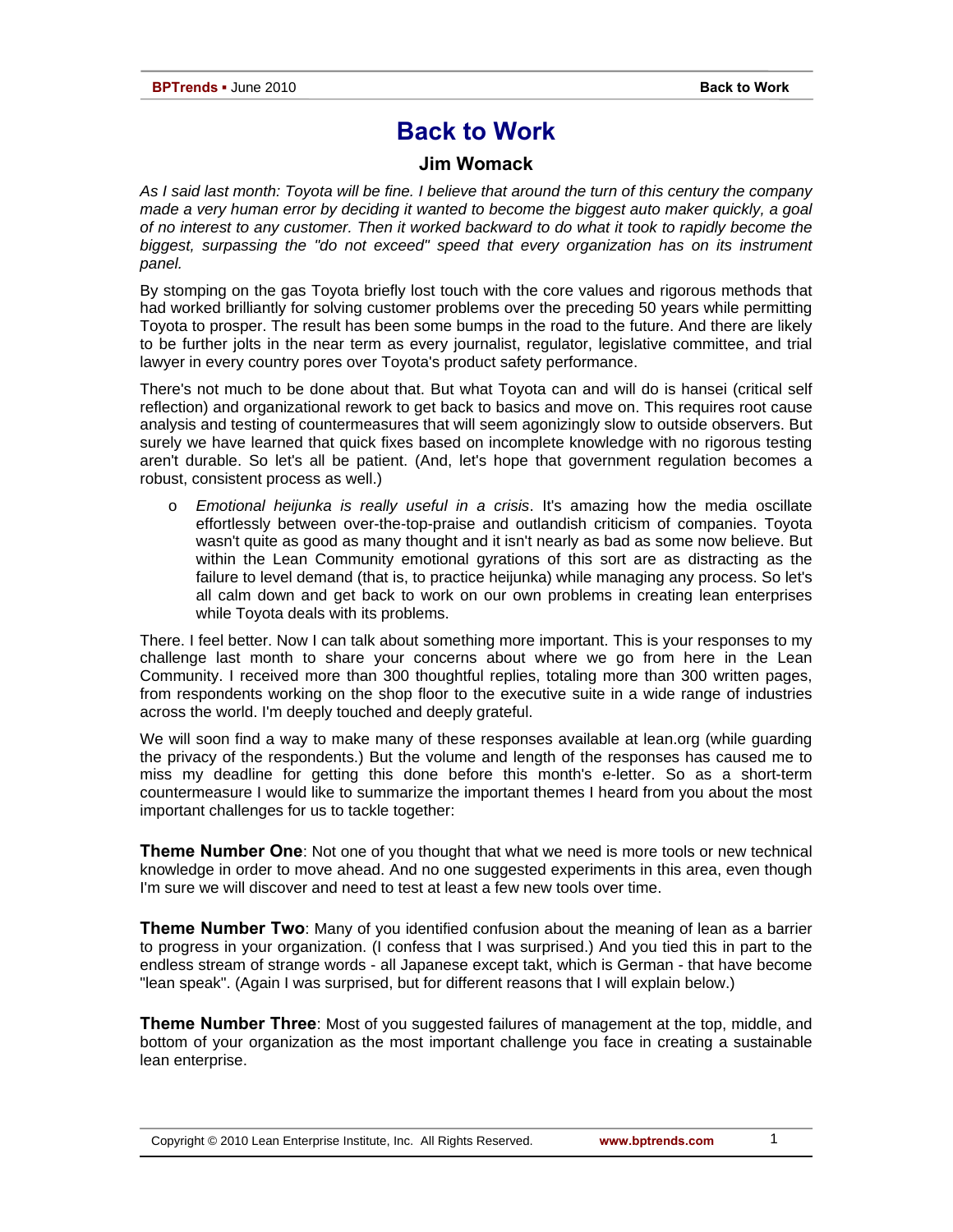**Theme Number Four**: Many of you argued that teaching methods employed in most firms don't effectively teach either lean thinking or the proper use of lean tools.

**Theme Number Five:** A number of readers pointed to the disconnect between lean thinking and the incentives used in many firms (for employees and suppliers) to judge and motivate behavior.

I also asked you to suggest experiments we might try and then share the findings to discover a way beyond these challenges. As it turned out, you were better at identifying challenges than proposing experiments, but I actually expected that. Let me therefore suggest a series of experiments that address the challenges listed above.

**Experiment Number One**: Let's declare a moratorium on new tools unless and until we can develop a management context for sustaining each tool. That's an easy experiment!

**Experiment Number Two**: Every organization needs to agree on standard terms that express its key methods and management principles for creating ever more value for customers with ever fewer resources. ("Creating ever more value for customers with ever fewer resources" is, by the way, all I have ever meant by "lean".) And it is not at all clear that these need to be standard across the Lean Community. Can we do some research on what language the most successful organizations have utilized and think further about whether standardization on language across the Lean Community is a useful path?

As for strange, Japanese words: I have used them precisely because they have no meaning in other languages. I helped choose "lean" as an overarching term 23 years ago and soon discovered that the many pre-existing meanings of this word in English created endless confusion. So when I discovered that there were Japanese technical terms available with no existing meanings in English or other languages I jumped at the chance to use them. Maybe I should have chosen a term for lean from Esperanto instead! But what is done is done, so a more practical task is to research how organizations can reach agreement on their own lean language and use it consistently.

**Experiment Number Three:** Let's focus on improving the methods for teaching senior managers how to set clear, stable priorities that guide lean implementation. Many organizations have tried hoshin kanri (strategy deployment) but few have made it work. Why? And what can be done to improve results?

Let's also do research on methods that can help middle managers deploy strategic initiatives and solve problems that arise every day in every organization. We are already embarked on a vast collective experiment on doing this with A3 analysis, but as advocates of the method rather than observers of what actually happens. So let's do some C and A together to complete the Plan-Do-Check-Act cycle, so our movement won't always be long on exhortation and short on analysis of results.

Our experiments should also extend to finding ways for front-line managers to create stable, robust processes that can reduce the management overburden (muri) of constant chaos. Everyone knows about the concepts of standardized work, process capability, equipment availability, and flexibility to deal with demand variation. But hardly anyone seems to be able to apply these concepts sustainably. Why is this? What can be done?

**Experiment Number Four**: How can we apply lean methods to the teaching of lean itself? One of Toyota's recent problems has been training thousands of new employees each year in a way of thinking and acting that is very different from what they learned in school or in previous jobs. And many firms face crises when they try to spread lean concepts from their initial points of

Copyright © 2010 Lean Enterprise Institute, Inc. All Rights Reserved. **www.bptrends.com**